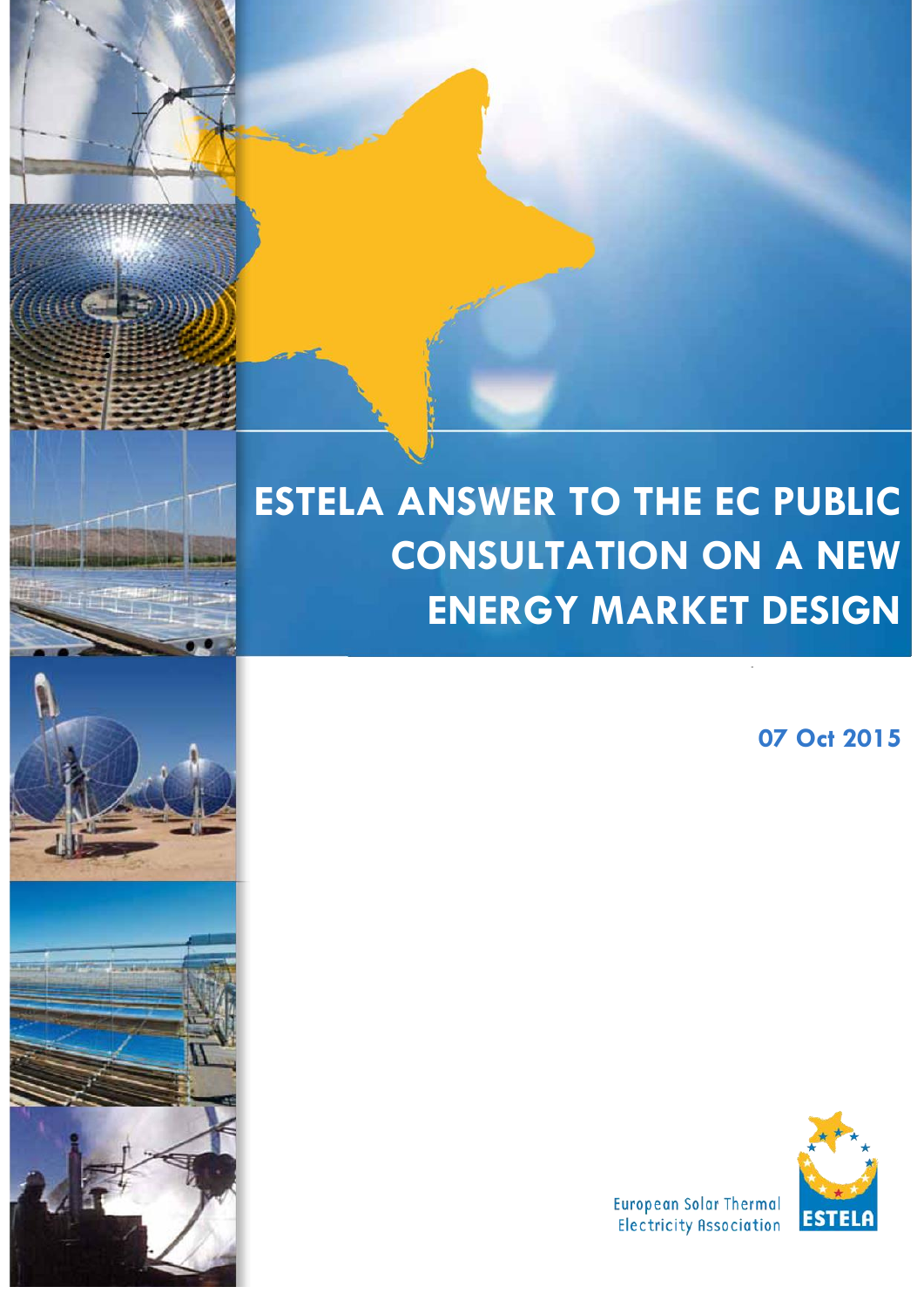# INTRODUCTION

ESTEL co-signed several letters and declarations worked out by several RES associations joining in general comments on behalf of the full "renewable sector". However, just as all other industries, ESTELA intends via its own answer to the consultation to clarify the needs of the solar thermal electricity (STE) industry and provide more detailed answers regarding the STE sector with the objective to bring into perspective the complementarity of various RES technologies in the future European power system.

The STE industry supports the ambition of the European Union to advance swiftly towards the crucial target of a decarbonized power system by 2050 and at the same time to keep technological leadership for renewables power generation technologies. Only such a massive effort will secure in a reliable way EU's energy independence and trigger a substantial reduction of emissions as contribution of the electricity sector to the global fight against climate change.

The role that renewable energy sources have to play in this context remains essential. Nevertheless, after promoting the deployment of intermittent generation sources, time has come to promote yet less developed, but available flexible renewable power generation technologies (as this is the case for STE) that essentially build on their ability to dispatch energy according to demand under the control of transmission system operators.

#### **The above said should be the guiding principle for any adjustment of the current market design.**

The STE industry believes that no "adjustment" of the current market design will be able to be achieved by market forces alone, i.e. if not strongly embedded in a solid and EU-wide political and regulatory framework; market forces alone cannot provide the necessary those price signals that could deliver a better balance between intermittent and flexible power generation sources.

This non-ability to deliver this better balance will also hamper the most rational and also ultimately most cost-efficient achievement of the essential policy targets: EU's energy independency and reduction of emissions. On top of this principle, the principle of resource optimization should be applied, which means that the power generation should occur where the natural resources are most abundant and from where the produced energy can physically be transferred to those parts of Europe that lack such energy sources.

We highly miss in the present consultation questions about this RES balance across the whole Union. This would bring to light that, until new instruments or mechanisms are adopted which enable a truly full integration of all renewables in the power system, flexible generation sources should increase their share in the "*European* RES portfolio" via cooperation across member states. Therefore, support measures to such generation sources with their own storage capacities should be now prioritized. This will also result in the most substantial cost reduction of such technologies.

We believe that in case this fundamental objective of a better balanced system, the above mentioned core objectives of European energy policy in the next decades are at serious threat.

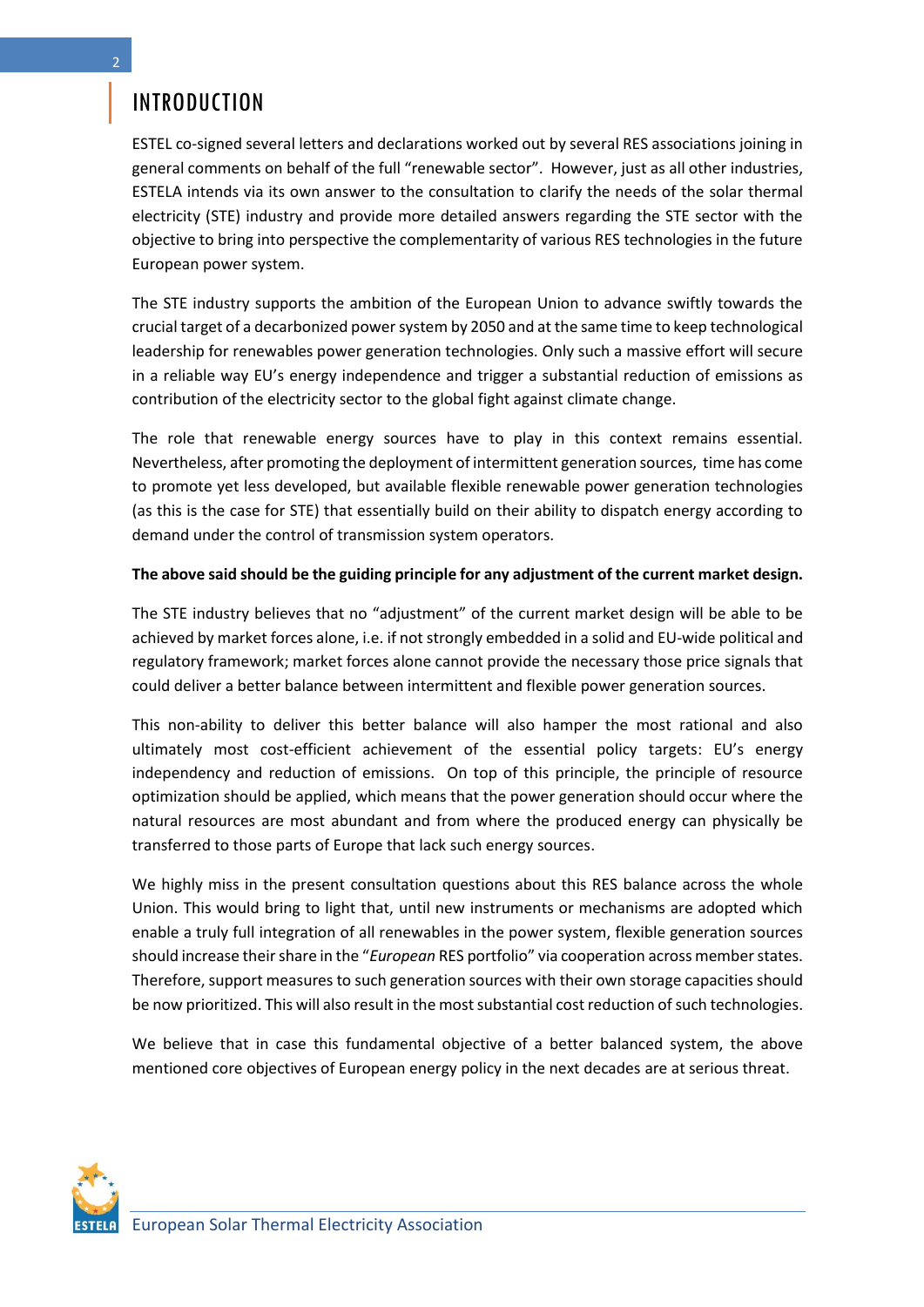*Some ESTELA answers are addressing several questions grouped in a box; some questions are left unanswered since not directly relevant to the STE industry*

- 1) Would prices which reflect actual scarcity (in terms of time and location) be an important ingredient to the future market design? Would this also include the need for prices to reflect scarcity of available transmission capacity?
- 2) Which challenges and opportunities could arise from prices which reflect actual scarcity? How can the challenges be addressed? Could these prices make capacity mechanisms redundant?

According to elementary economics, prices are always reflecting scarcity! Scarcity is however a concept that does not directly apply to sun power, in itself abundant and for free.

What prices should reflect is the ability of delivering this abundant resource when it is needed: the key concept to be reflected in power prices is therefore generation flexibility.

Capacity mechanisms / payments for making capacity available when needed are no doubt a suitable instrument to explore, but should not result in double remuneration of generators, especially not when this capacity is provided with fossil fuels.

The second aspect is that the full value of energy technologies is doubtlessly higher than the currently used criteria (CAPEX + OPEX / generated energy over a given time lap).

The challenge has always been and remains to allocate to various groups in society (energy consumers, all citizens) either the charge or the exemption of rewarding the full value of a resource. Energy prices are bearing a substantial amount of levies and taxes, all different across Europe.

3) Progress in aligning the fragmented balancing markets remains slow; should the EU try to accelerate the process, if need be through legal measures?

The point is not about "aligning" fragmented balancing markets but to open up the access to balancing markets: this can be done via reservation of a dedicated segment of these markets to a market-based competition among CO2-free resources. This would encourage the development of flexible RES generation and drive the most efficient use of RES resources in Europe (abundant resources, less transmission needs) and reduce quickly the viability gap of less deployed technologies, hence the still needed public support.

Participation in the ancillary services market should ultimately not only be a matter of access and order of merit by generation prices; but the qualification to participation in this markets should also include the full value chain (going beyond prices – see also CBA methodology) where STE's flexibility provides for added value.

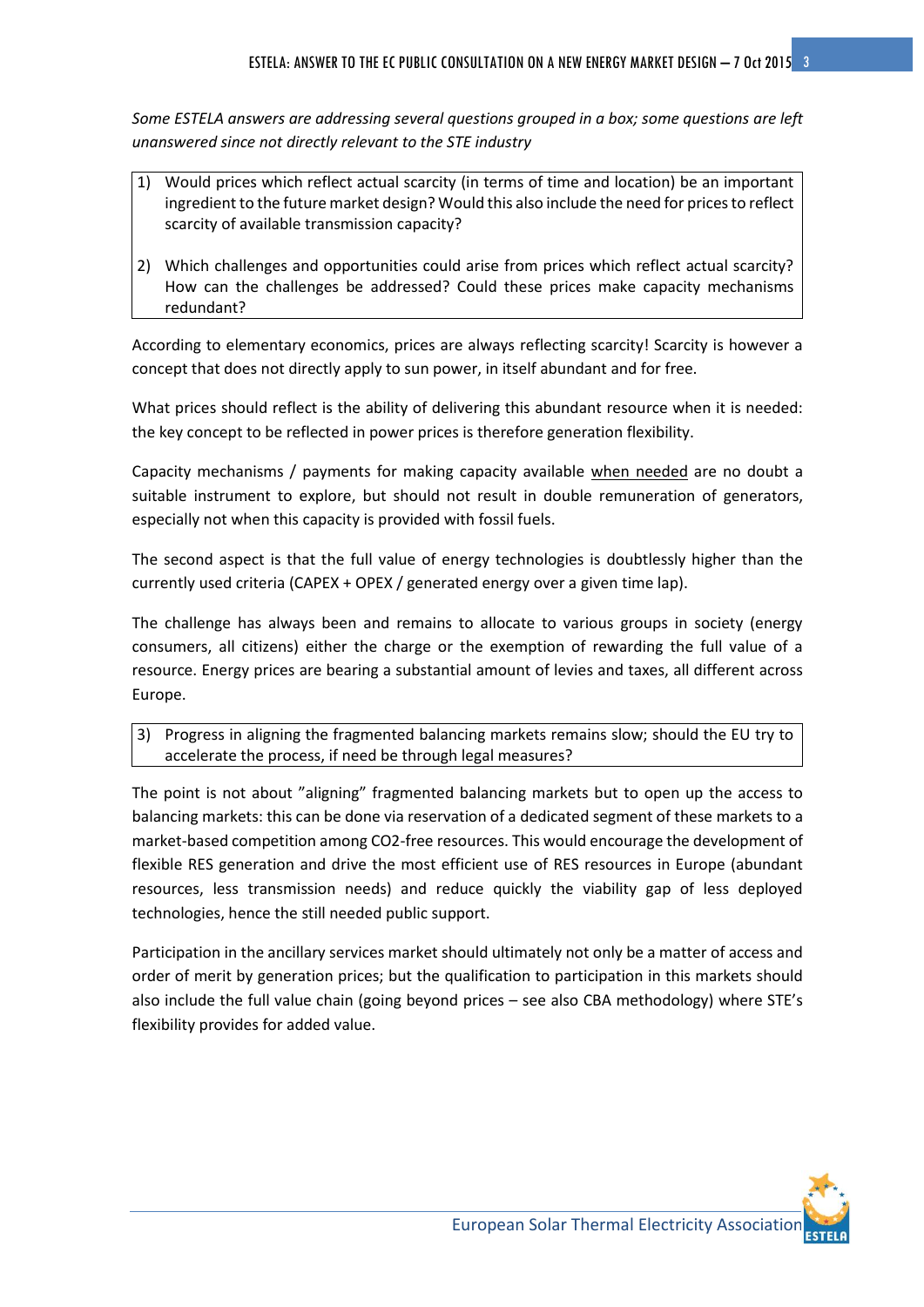4) What can be done to provide for the smooth implementation of the agreed EU wide intraday platform?

### $\rightarrow$  No opinion

5) Are long-term contracts between generators and consumers required to provide investment certainty for new generation capacity? What barriers, if any, prevent such longterm hedging products from emerging? Is there any role for the public sector in enabling markets for long term contracts?

There are many reasons calling for a STE deployment around the world, such as global environmental and climate protection targets, as well as the overarching objective of sustainability of the power systems (firmness and flexibility of generation enabling a reliable integration of non-flexible generation linked with a contribution to energy security and independence from fossil fuels).

**In Europe** the ambitious STE program launched in Spain came unfortunately to a stop. As drivers for such a STE deployment, efficient structures for off-taker are first needed in order to secure the project financing and starting bidding procedures.

Such structures would build on essential factors like regulations from governments securing the power purchase deals agreements (both in terms of quality and prices) **at least over the financing duration term**.

Without such a secured power purchase agreement, long-lasting infrastructure such as STE plants are not bankable.

6) To what extent do you think that the divergence of taxes and charges levied on electricity in different Member States creates distortions in terms of directing investments efficiently or hamper the free flow of energy?

#### $\rightarrow$  No opinion

- 7) What needs to be done to allow investment in renewables to be increasingly driven by market signals?
- 8) Which obstacles, if any, would you see to fully integrating renewable energy generators into the market, including into the balancing and intraday markets, as well as regarding dispatch based on the merit order?

Especially in Europe, where all technologies in the conventional energy sector and later in the today more deployed renewables (wind, PV) found conditions to develop, the "**market forces" alone cannot and will not deliver a better balanced system between flexible and non-flexible generation.**

Instead, - just as this was the case for already more deployed RES - further support is still needed to bring other, less deployed but more flexible generation technologies to grid parity.

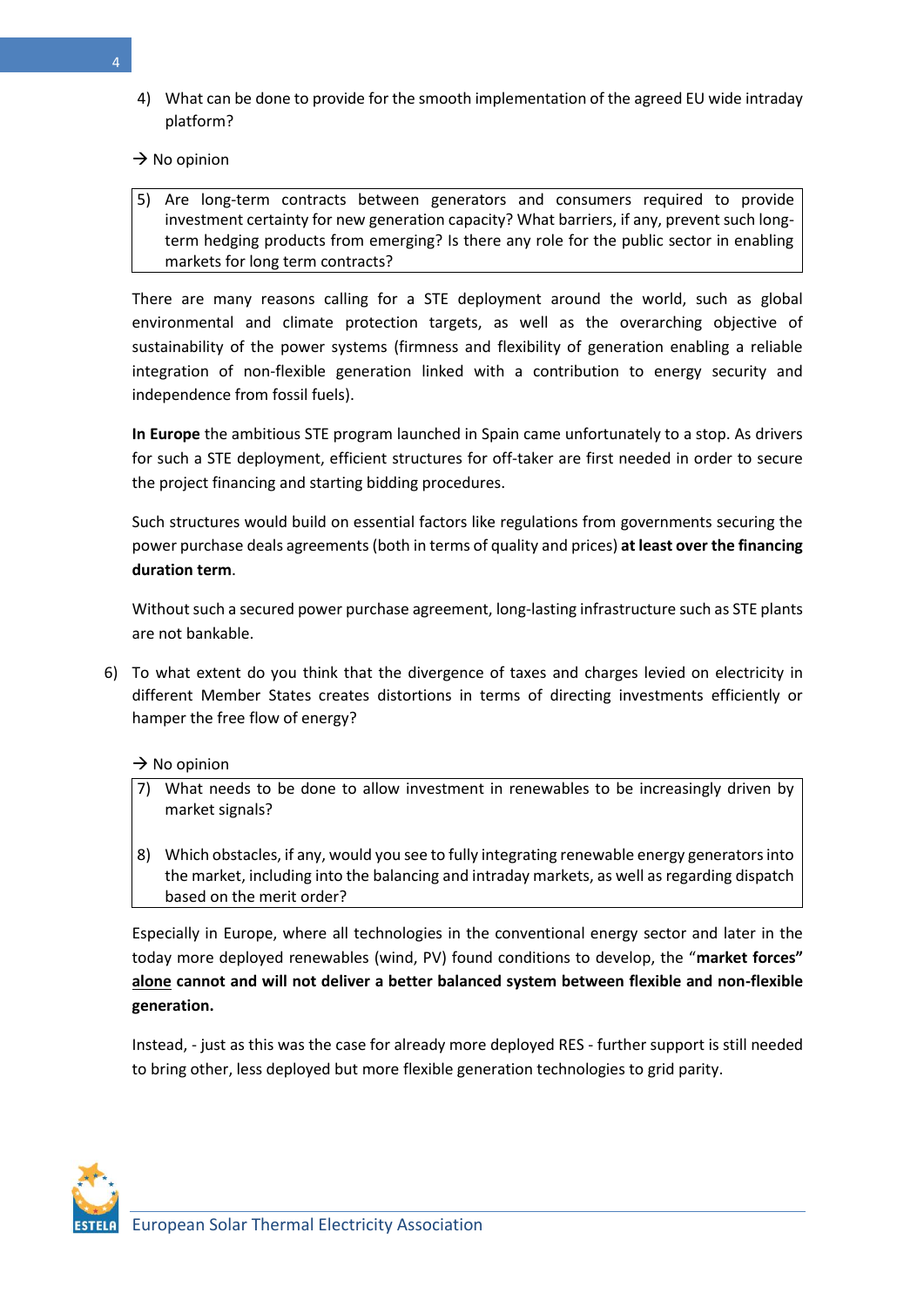This will avoid that with the further penetration of non-flexible RES in to the system (**fueled by their respective cheap cost levels**) balancing power continues to be covered in the future by highly expensive conventional generation – far from any economic optimization;

**All** renewable technologies should be promoted for the future power system and therefore guarantee the development of carbon-free generation. New priority should be given to use the full dispatchability of some renewable energy sources (which is the key asset of STE ) towards complementing other more developed RES technologies with the crucial objective to avoid a backup support by conventional technologies.

Only this would go in line with the political goal of decarbonizing the European power sector by 2050.

9) Should there be a more coordinated approach across Member States for renewables support schemes? What are the main barriers to regional support schemes and how could these barriers be removed (e.g. through legislation)?

Yes the cooperation mechanisms established in the current RES directive

Regarding the obstacles, see the dedicated [EC/ECOFYS study](http://www.ecofys.com/en/publication/renewable-electricity-support-schemes-and-cooperation-mechanisms-in-/)

- 10) Where do you see the main obstacles that should be tackled to kick-start demand- response (e.g. insufficient flexible prices, (regulatory) barriers for aggregators / customers, lack of access to smart home technologies, no obligation to offer the possibility for end customers to participate in the balancing market through a demand response scheme, etc.)?
	- $\rightarrow$  No opinion
	- 11) While electricity markets are coupled within the EU and linked to its neighbours, system operation is still carried out by national Transmission System Operators (TSOs). Regional Security Coordination Initiatives ("RSCIs") such as CORESO or TSC have a purely advisory role today. Should the RSCIs be gradually strengthened also including decision making responsibilities when necessary? Is the current national responsibility for system security an obstacle to cross-border cooperation? Would a regional responsibility for system security be better suited to the realities of the integrated market?

Yes, RSCIs are intrinsically able to aggregate political and economic objectives and so the full value chain of STE at a larger scale than national borders.

- 12) Fragmented national regulatory oversight seems to be inefficient for harmonised parts of the electricity system (e.g. market coupling). Would you see benefits in strengthening ACER's role?
- 13) Would you see benefits in strengthening the role of the ENTSOs? How could this best be achieved? What regulatory oversight is needed?
- 14) Is there a need for a harmonised methodology to assess power system adequacy?

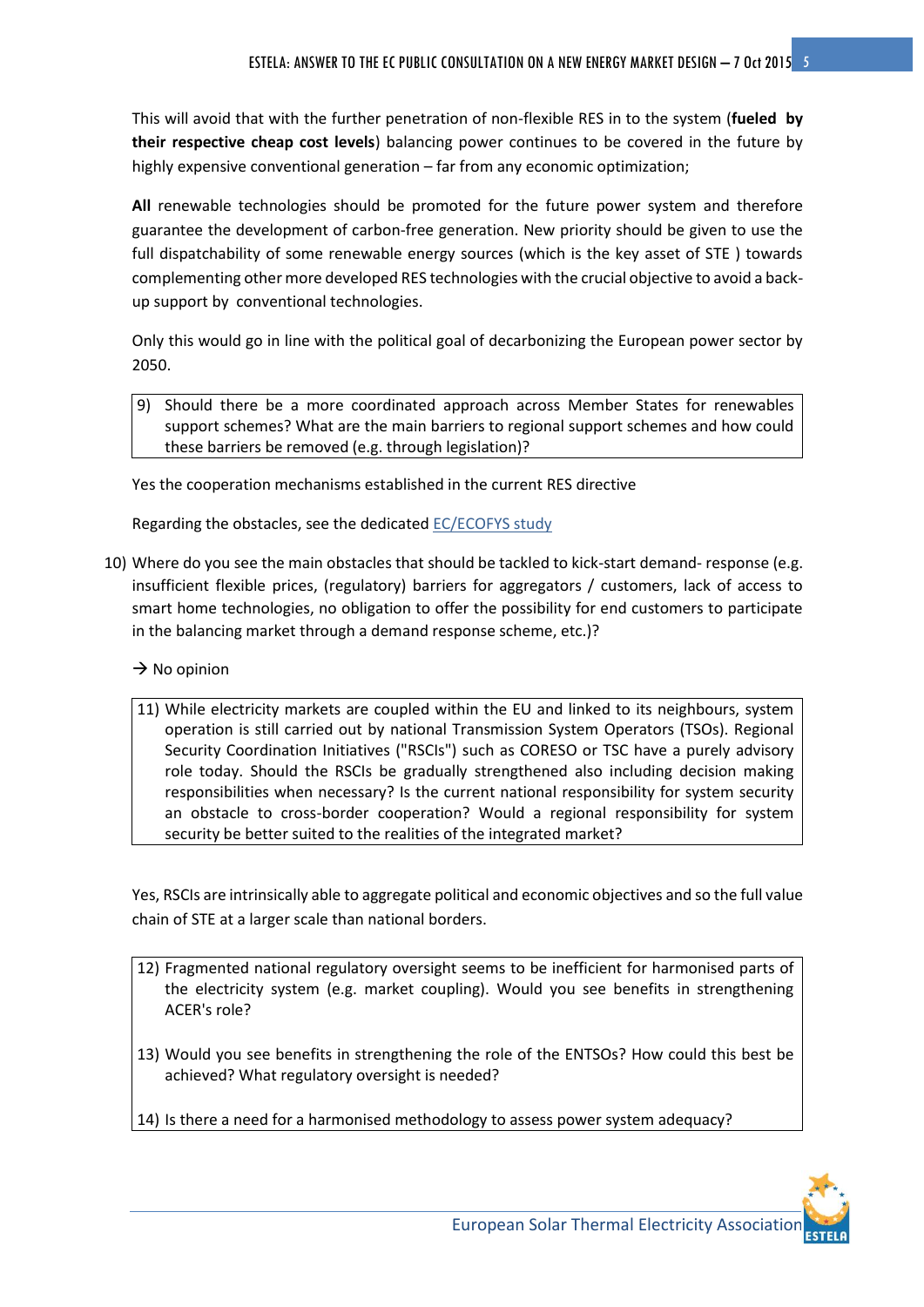- 15) What would be the appropriate geographic scope of a harmonised adequacy methodology and assessment (e.g. EU-wide, regional or national as well as neighbouring countries)?
- 16) Would an alignment of the currently different system adequacy standards across the EU be useful to build an efficient single market?

ESTELA supports the strengthening of the role of ENTSOE – provided it becomes a fully independent body (European Agency such as ACER)

Under this condition, the "generation adequacy assessment" exercise performed by ENTSOE as a basis for each Ten-Year Network Development Plan (TYNDP) is an already existing tool that could be improved towards a full EU-wide approach (less bound to existing transmission business structures) and more likely to show the system design path towards this better balance between flexible and non-flexible RES.

However, it should not only be built on national demand/demand forecasts but evolve soon into a kind of Portfolio Standards at European level.

Another instrument used by TSOs in the context of PCI is the Cost/Benefits analysis that includes a term for assessing social welfare effects and the value of storage (however beyond a threshold of 250 MW). This disqualifies the storage capabilities of the CSP plants in Europe (50 MW); this limitation should either be reduced or the aggregation over several plants within a "region" should be possible;

For both the generation adequacy assessment and the CBA, stakeholders (among them ESTELA) should not only be consulted but actively integrated in the adequacy assessment;

Regulators (both national and ACER) should refrain to limiting their assessment to short-term markets (allegedly, but wrongly seen as capable to deliver the overall optimum). Instead, a more long-term perspective is urgently needed both by governments and regulating authorities and include the full value of the various generation technologies (which means full macro-economic returns of the various technologies, far beyond the LCOE – a widely insufficient metrics unable to capture the full value of STE)

17) What should be the future role and governance rules for distribution system operators? How should access to metering data be adapted (data handling and ensuring data privacy etc.) in light of market and technological developments? Are additional provisions on management of and access by the relevant parties (end customers, distribution system operators, transmission system operators, suppliers, third party service providers and regulators) to the metering data required?

 $\rightarrow$  No opinion

18) Shall there be a European approach to distribution tariffs? If yes, what aspects should be covered; for example tariff structure and/or, tariff components (fixed, capacity vs. energy, timely or locational differentiation) and treatment of self-generation?

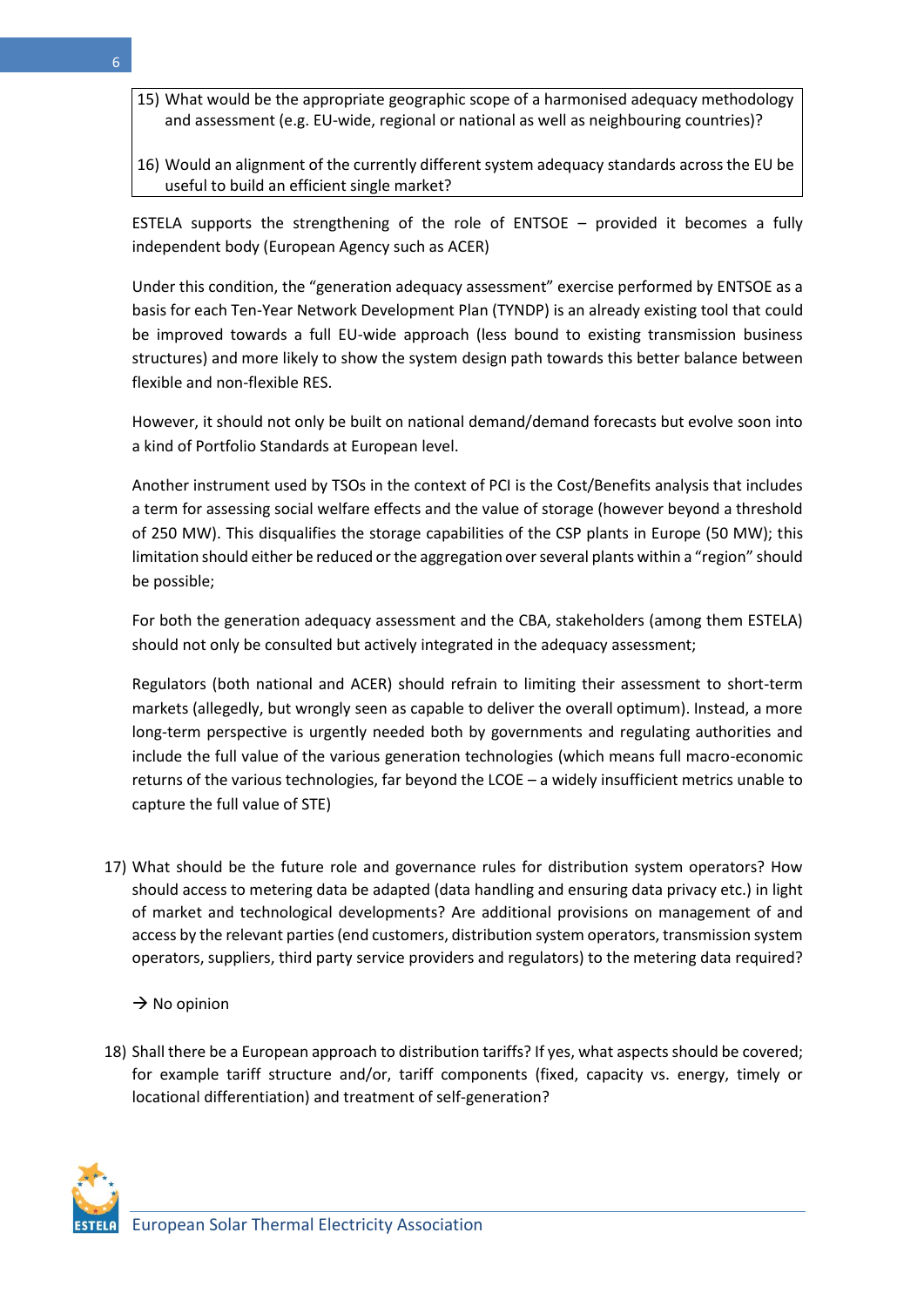### $\rightarrow$  No opinion

19) As power exchanges are an integral part of market coupling – should governance rules for power exchanges be considered?

 $\rightarrow$  No opinion

- 20) Would there be a benefit in a common European framework for cross-border participation in capacity mechanisms? If yes, what should be the elements of such a framework? Would there be benefit in providing reference models for capacity mechanisms? If so, what should they look like?
- 21) Should the decision to introduce capacity mechanisms be based on a harmonised methodology to assess power system adequacy?

The framework should be the **Cooperation Mechanisms established in the current RES Directive** Applied to STE and with a view on relaunching the STE market is Europe, this should be articulated around a new initiative for STE in Europe.

More specifically, the main objective is to build up a catalogue of First-Of-Its-Kind STE projects with a realistic chance to attract the interest of both member states and potential off-takers.

"FOIK projects" will be such that are able to reduce the current gap between the costs of commercially viable projects (approx.18 c€/kWh) and the average pool price (approx. 5 c€/kWh) to – ideally less than 7 c€/ kWh. This reduced gap and the still necessary support level it implies would be very attractive for countries with needs of renewable energy imports to achieve their 2020 targets.

Such projects ideas – so far they receive a positive support by two Member States concerned – would lead to a formal mandate to the Commission services to help the STE industry to realize the project.

Yes, the decision to introduce capacity mechanisms should be based on a harmonized methodology to assess power system adequacy. See also answer to question 15 and 16.